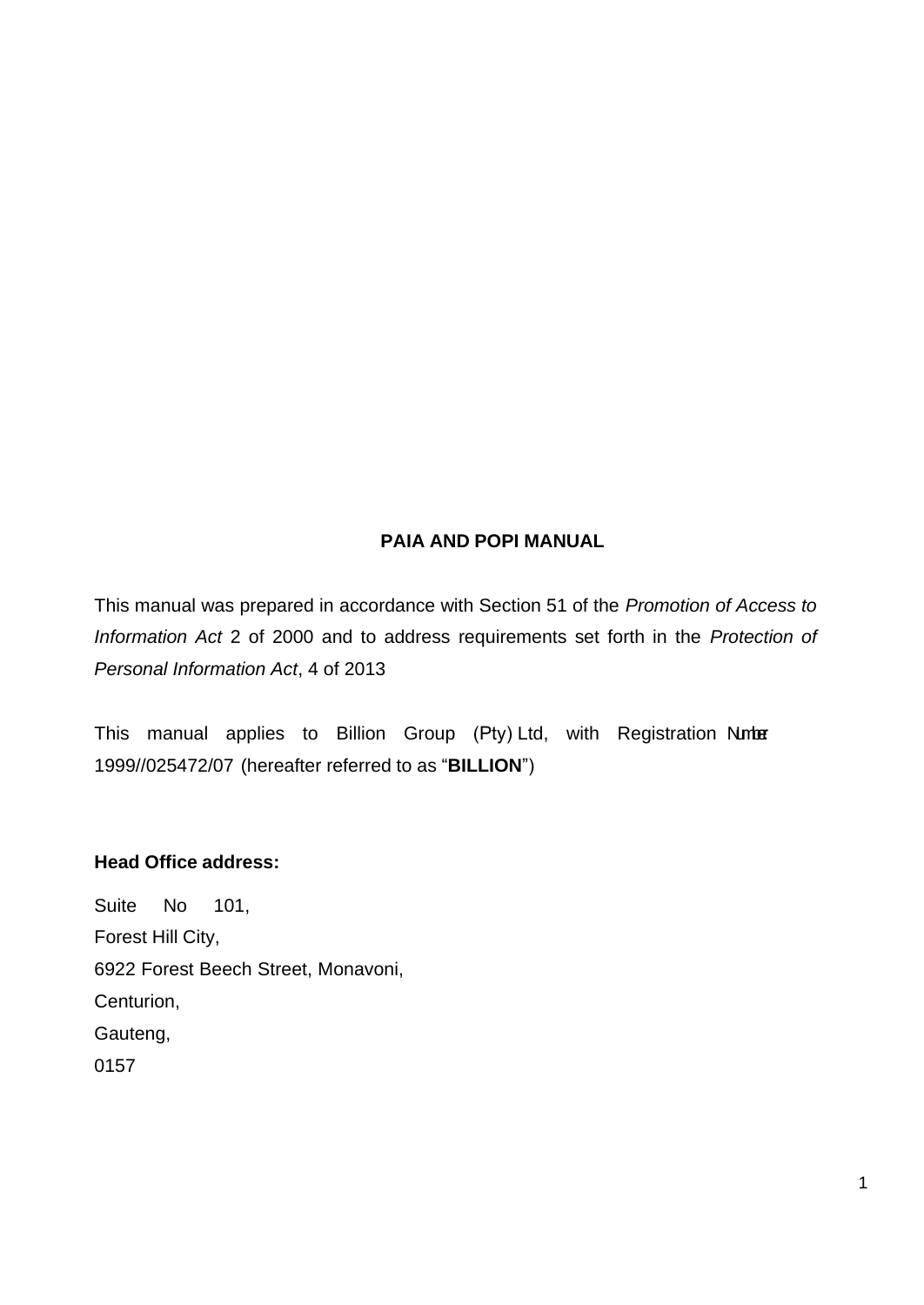# **i. Document Management**

| Date         | Version | <b>Description</b>   | Author          |
|--------------|---------|----------------------|-----------------|
| 30 June 2021 | 1.0     | <b>First Release</b> | L. van Deventer |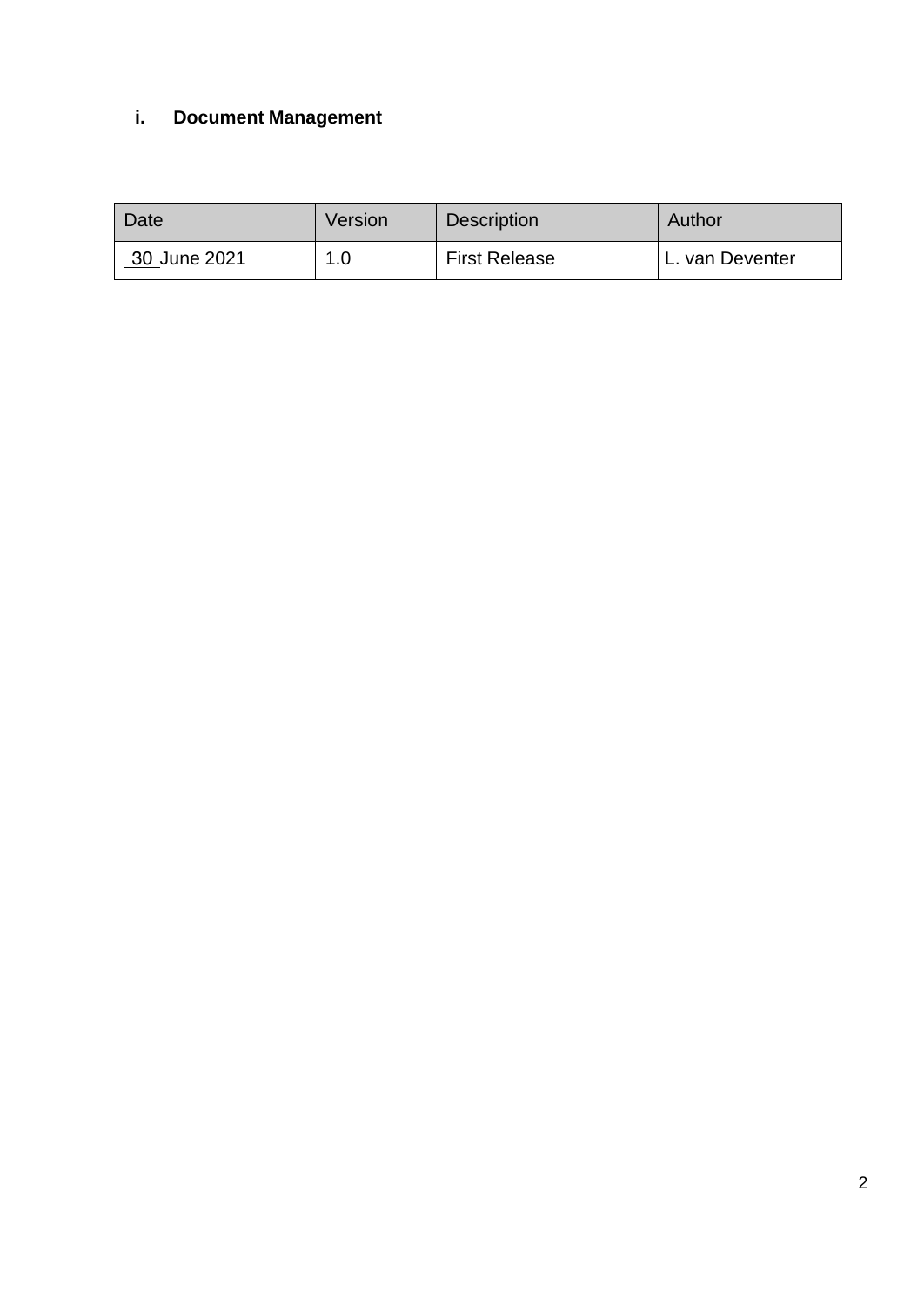# **TABLE OF CONTENTS**

| 1.             |                                                              |  |
|----------------|--------------------------------------------------------------|--|
| 2.             |                                                              |  |
| 3.             |                                                              |  |
| $\overline{4}$ |                                                              |  |
| 5              |                                                              |  |
|                |                                                              |  |
| 6              |                                                              |  |
| $\overline{7}$ |                                                              |  |
| 8              |                                                              |  |
| 9              |                                                              |  |
|                |                                                              |  |
|                | APPENDIX 1: REQUEST FOR ACCESS TO RECORD OF PRIVATE BODY  17 |  |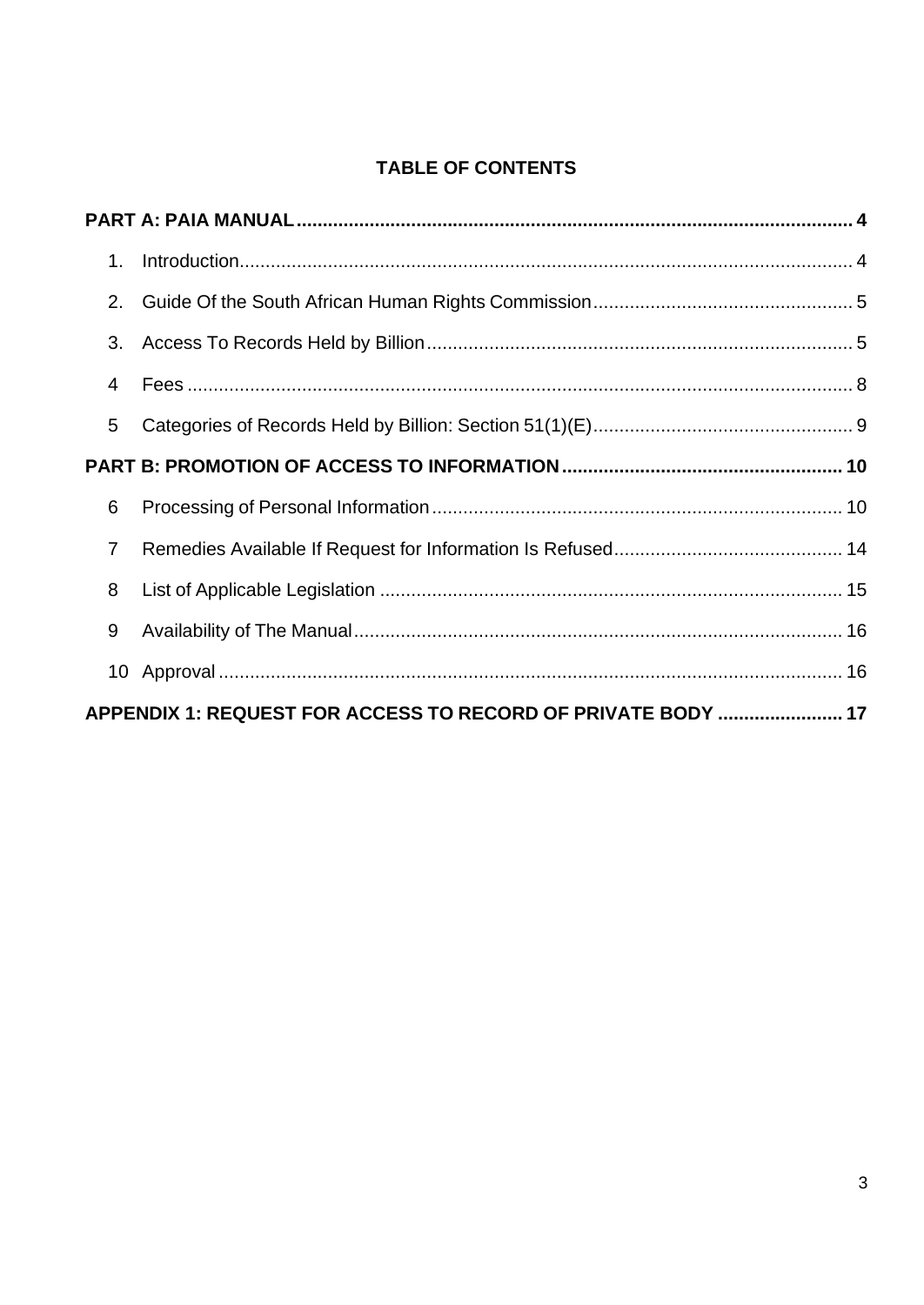### <span id="page-3-0"></span>**PART A: PAIA MANUAL**

#### <span id="page-3-1"></span>**1. Introduction**

The *Promotion of Access to Information Act*, 2000 (the "**Act**") gives third parties the right to approach private bodies and the government to request information held by them, which is required in the exercise and/or protection of any rights.

On request, the private body or government is obliged to release such information unless the Act expressly states that the records containing such information may or must not be released.

This manual informs requestors of procedural and other requirements which a request must meet as prescribed by the Act.

#### **1.1 Nature of Business**

1.1.1. Billion is a duly registered limited liability company which operates within the commercial property industry.

### **1.2 Contact Details**

| Name of Body               | <b>Billion Group (Pty) Ltd</b>      |
|----------------------------|-------------------------------------|
| <b>Information Officer</b> | Martina John                        |
| <b>Physical Address</b>    | Suite No<br>101.                    |
|                            | Forest Hill City,                   |
|                            | 6922 Forest Beech Street, Monavoni, |
|                            | Centurion,                          |
|                            | Gauteng,                            |
|                            | 0157                                |
| <b>Postal Address</b>      | Same as Physical Address            |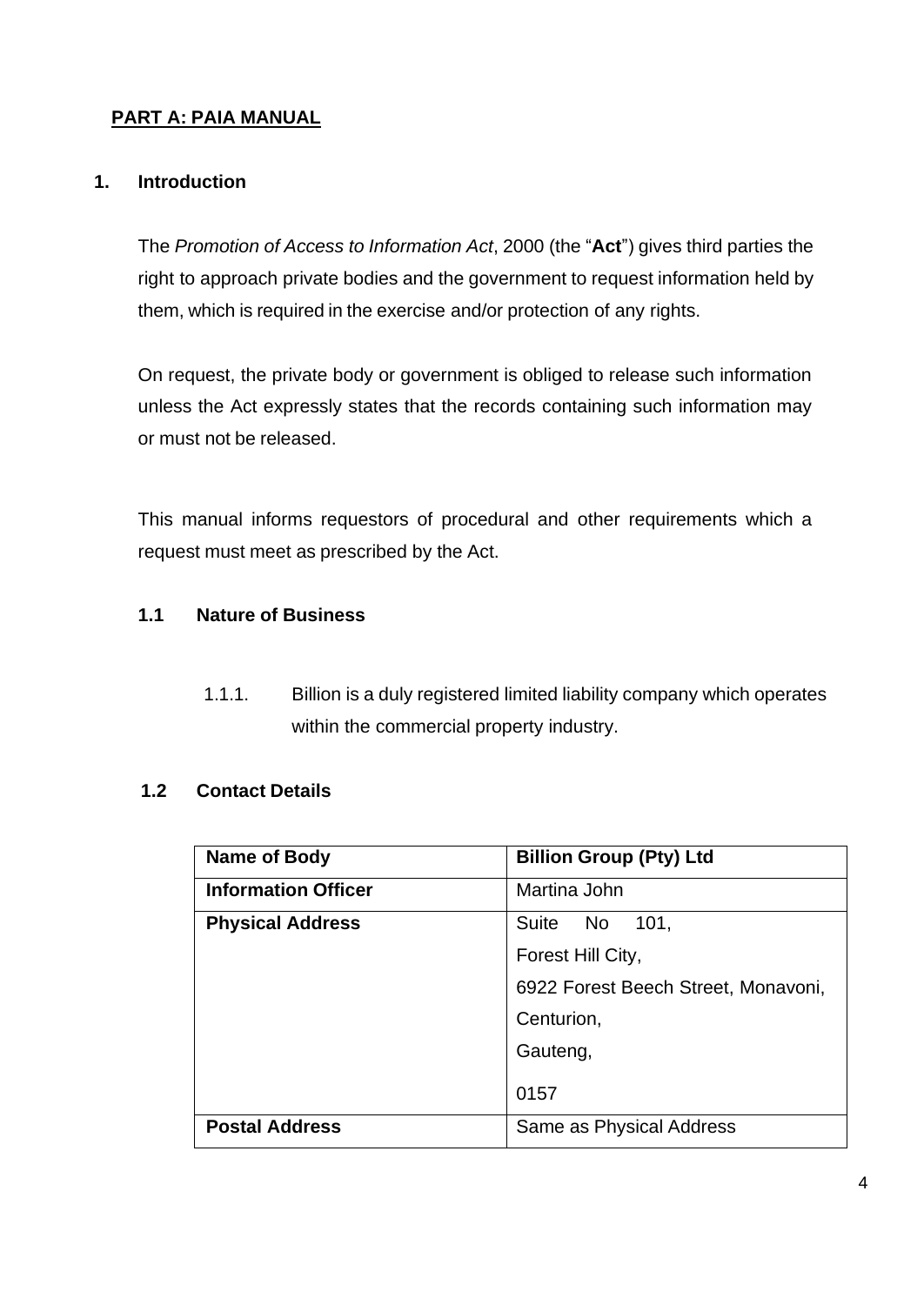| <b>Telephone Number</b> | 011 511 5335             |
|-------------------------|--------------------------|
| <b>Facsimile Number</b> | 011 511 5626             |
| <b>Email address</b>    | POPIA@billiongroup.co.za |

#### <span id="page-4-0"></span>**2. Guide Of the South African Human Rights Commission**

- 2.1. A guide to the Act (as contemplated under Section 10 of the Act) is available from the South African Human Rights Commission.
- 2.2. The guide contains such information as may reasonably be required by a person who wishes to exercise any right contemplated in the Act.
- 2.3. Any enquiries regarding this guide and its contents should be directed to:

### **The South African Human Rights Commission**:

PAIA Unit (the Research and Documentation Department) Postal address: Private Bag 2700, Houghton, 2041 Telephone: +27 11 484-8300

Fax: +27 11 484-7146

Website: [www.sahrc.org.za](http://www.sahrc.org.za/) E-mail: [PAIA@sahrc.org.za](mailto:PAIA@sahrc.org.za)

### <span id="page-4-1"></span>**3. Access To Records Held by Billion**

- 3.1. Records held by the Company may be accessed on request only once the requirements for access have been met.
- 3.2. A requester is any person making a request for access to a record of the Company and in this regard, the Act distinguishes between two types of requesters: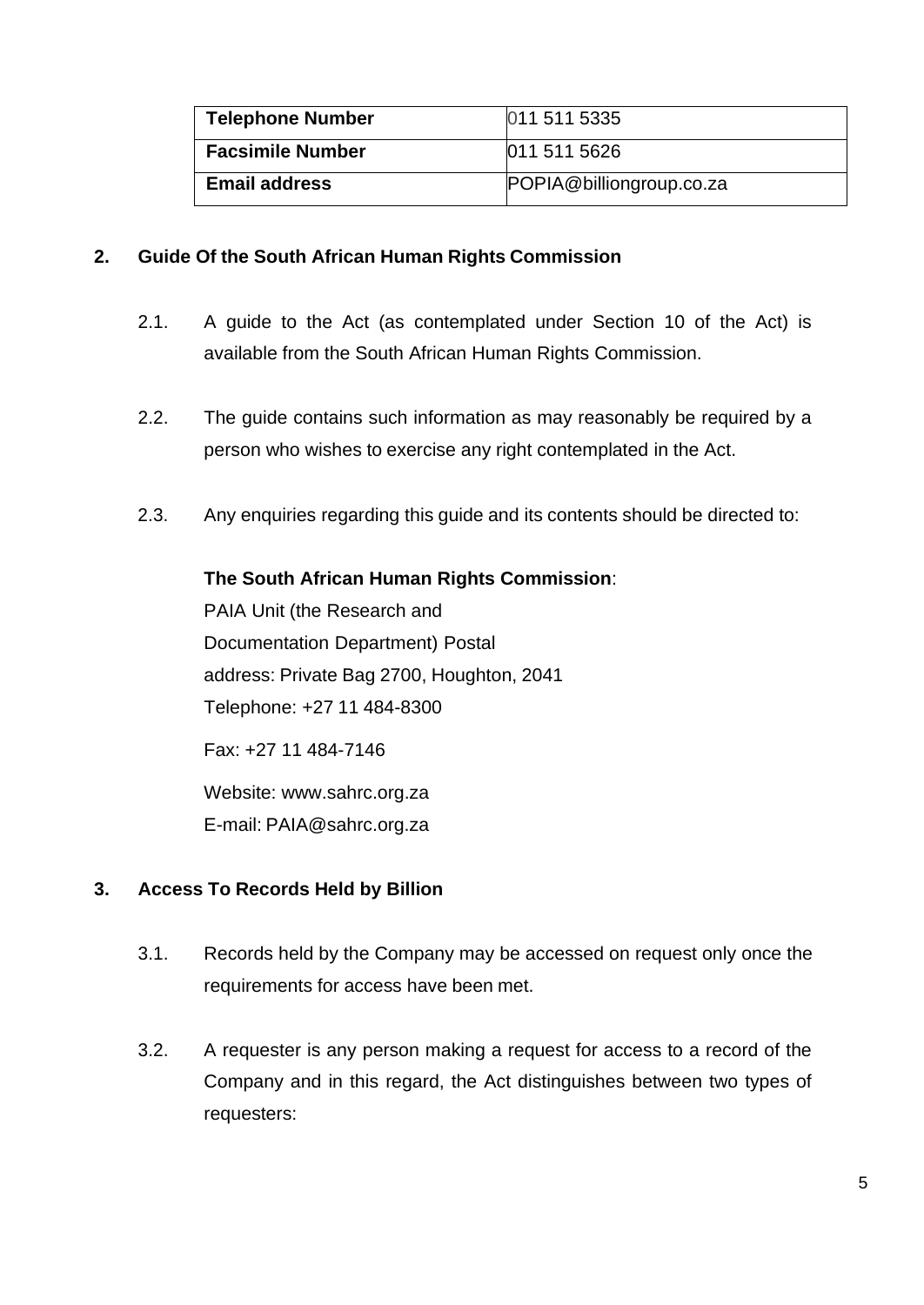- 3.2.1. Personal Requester
	- 3.2.1.1. A personal requester is a requester who is seeking access to a record containing personal information about the requester. Subject to the provisions of the Act and applicable law, the Company will provide the requested information, or give access to any record with regard to the requester's personal information. The prescribed fee for reproduction of the information requested will be charged by the Company.

#### 3.2.2. Other Requester

- 3.2.2.1. This requester (other than a personal requester) is entitled to request access to information pertaining to third parties. However, the Company is not obliged to grant access prior to the requester fulfilling the requirements for access in terms of the Act.
- 3.2.2.2. The prescribed fee for reproduction of the information requested will be charged by the Company.

#### **3.3 Request Procedure**

3.3.1 A requester must comply with all the procedural requirements contained in the Act relating to a request for access to a record. A requester must complete the prescribed form enclosed herewith in Annexure 1 and submit same as well as payment of a request fee and a deposit, if applicable to the information officer at the postal or physical address, fax number or electronic mail address stated herein.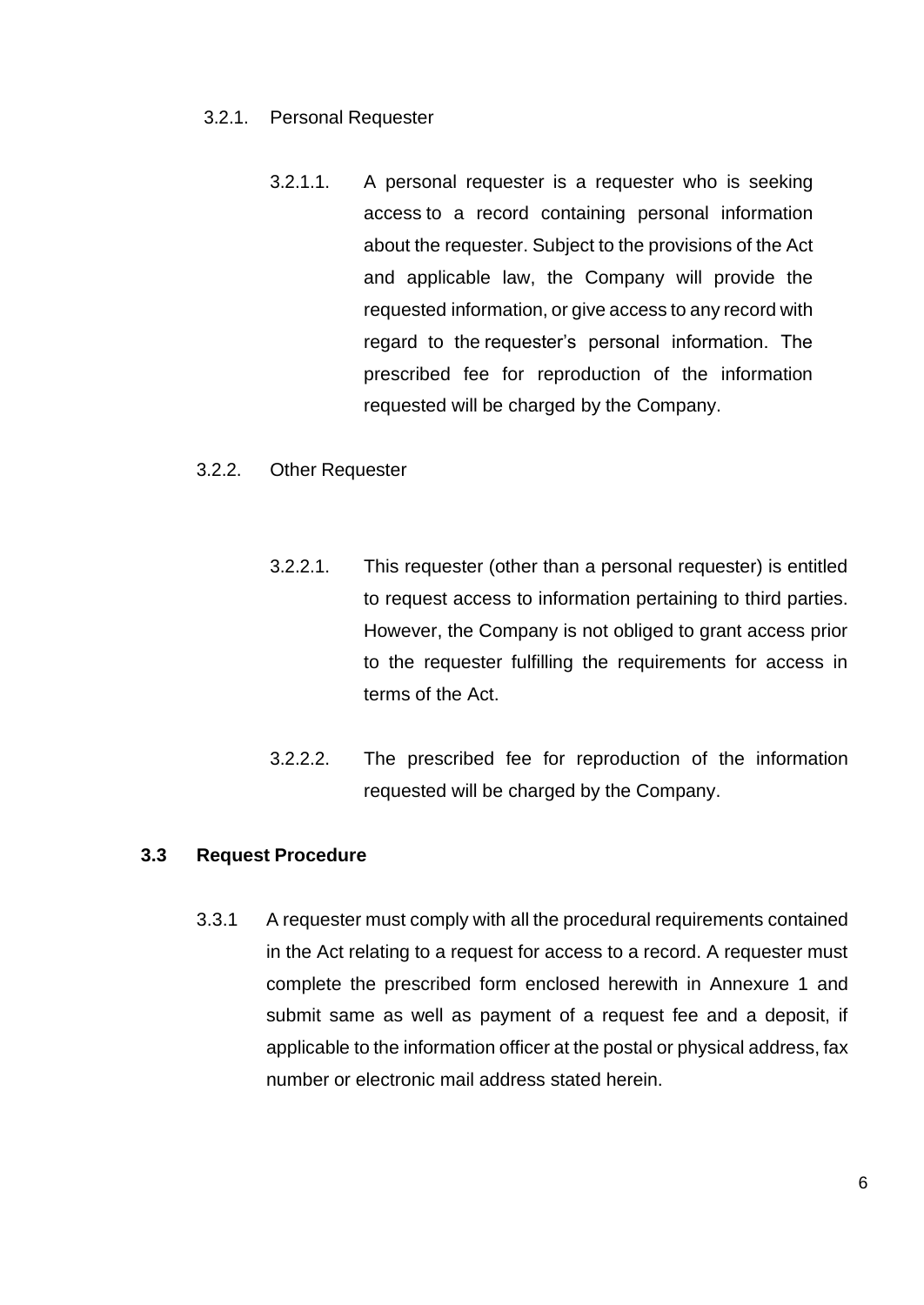- 3.3.2 The prescribed form must be filled in with enough particularity to at least enable the information officer to identify:
	- 3.3.2.1 The record or records requested;
	- 3.3.2.2 The identity of the requester;
	- 3.3.2.3 What form of access is required; and
	- 3.3.2.4 The postal address, email or fax number of the requester.
- 3.3.3 A requester must state that he or she requires the information in order to exercise or protect a right, and clearly state what the nature of the right is so to be exercised or protected.
- 3.3.4 The requester must also provide an explanation of why the requested record is required for the exercise or protection of that right.
- 3.3.5 Billion will process a request within 30 days, unless the requestor has stated special reasons which would satisfy the information officer that circumstances dictate that this time period not be complied with.
- 3.3.6 The requester shall be informed in writing whether access has been granted or denied. If, in addition, the requester requires the reasons for the decision in any other manner, he or she must state the manner and the particulars so required.
- 3.3.7 If a request is made on behalf of another person, the requester must then submit proof of the capacity in which the requester is making the request to the satisfaction of the information officer.
- 3.3.8 If an individual is unable to complete the prescribed form because of illiteracy or disability, such a person may make the request orally to the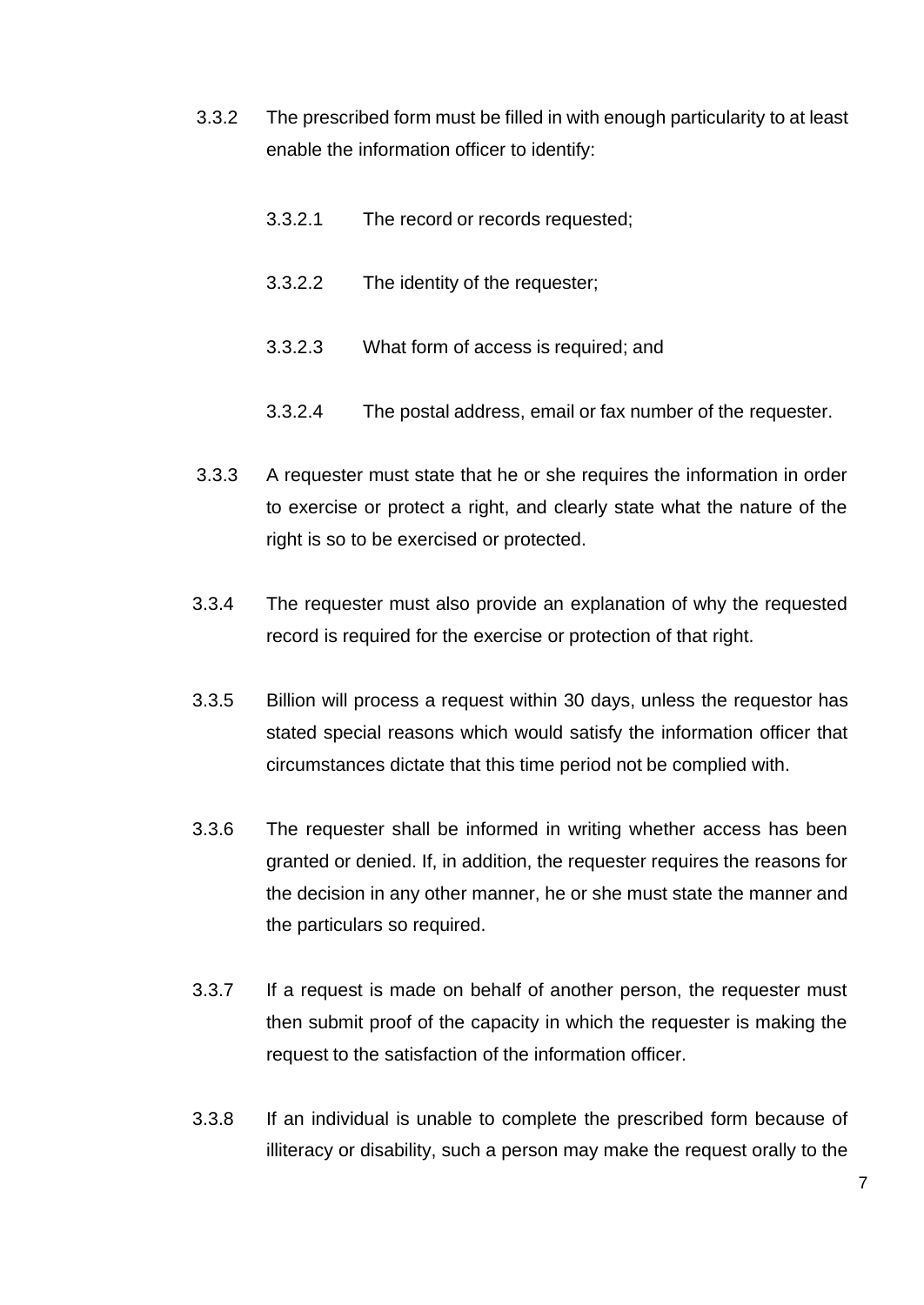information officer.

#### **3.4 Decision**

- 3.4.1 Billion will, within 30 days of receipt of a request, decide whetherto grant or decline a request and give notice with reasons (if required) to that effect.
- 3.4.2 The 30-day period within which the Company has to decidewhether to grant or refuse a request, may be extended for a furtherperiod of not more than 30 days if the request is for a large quantity of information, or the request requires a search for information held at another office of the Company (other than the head office)and the information cannot reasonably be obtained within the original 30-day period. The information officer will notify the requester inwriting should an extension be necessary.

#### <span id="page-7-0"></span>**4 Fees**

- 4.1. The Act prescribes two sets of fees:
	- 4.1.1. A request fee, (which will be a standard fee) and an access fee, which must be calculated by taking into account reproduction costs, search and preparation time and cost;
	- 4.1.2. A postal cost where applicable. When a request is received by the information officer of the Company, the information officer shall by notice require the requester, other than a personal requester, to pay the prescribed request fee (if any), before further processing of the request. If a search for the record is necessary and the preparation of the record for disclosure, including arrangement to make it available in the requested form, requires more than the hours prescribed in the regulations for this purpose, the information officer shall notify the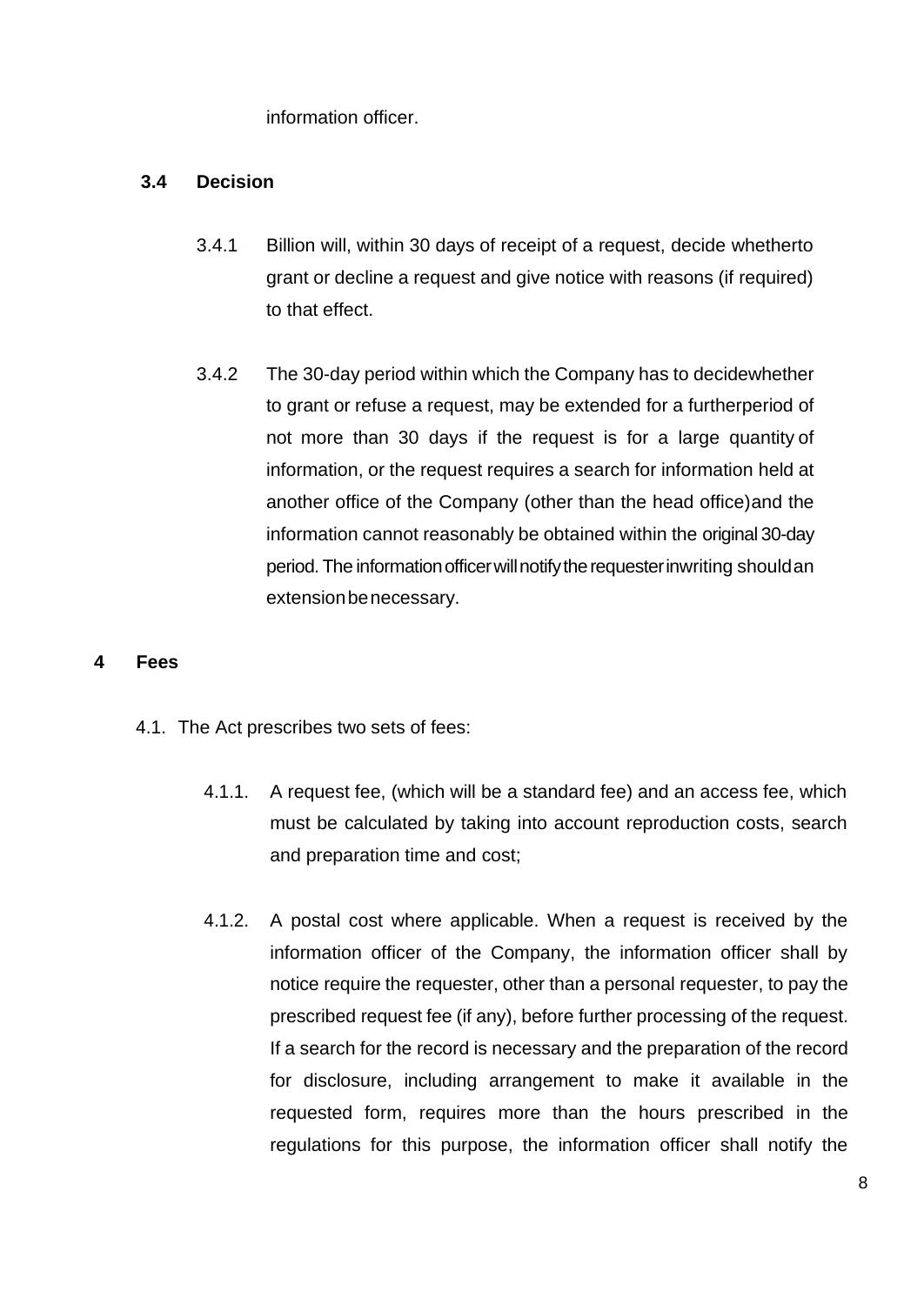requester to pay as a deposit the prescribed portion of the access fee which would be payable if the request is granted.

- 4.2. The information officer shall withhold a record until the requester has paid the fee or fees as indicated. A requester whose request for access to a record has been granted, must pay an access fee for reproduction and for search and preparation, and for any time reasonably required in excess of the prescribed hours to search for and prepare the record for disclosure including making arrangements to make it available in the request form.
- 4.3. If a deposit has been paid in respect of a request for access, which is refused, then the information officer shall repay the deposit to the requester.

### <span id="page-8-0"></span>**5 Categories of Records Held by Billion: Section 51(1)(E)**

#### **5.1 Financial Records**

| 5.1.1. | <b>Annual Financial Statements</b> |
|--------|------------------------------------|
| 5.1.2. | <b>Accounting Records;</b>         |
| 5.1.3. | <b>Banking Records;</b>            |
| 5.1.4. | <b>Bank Statements:</b>            |
| 5.1.5. | Electronic banking records;        |
| 5.1.6. | <b>Asset Registers;</b>            |
| 5.1.7. | <b>Rental Agreements;</b>          |
| 5.1.8. | Lease Agreements                   |
| 5.1.9. | Supplier Invoices.                 |

#### **5.2. Tax Records**

| 5.2.1. | Documents issued to employees for income tax purposes;   |
|--------|----------------------------------------------------------|
| 5.2.2. | Records of payments made to SARS on behalf of employees; |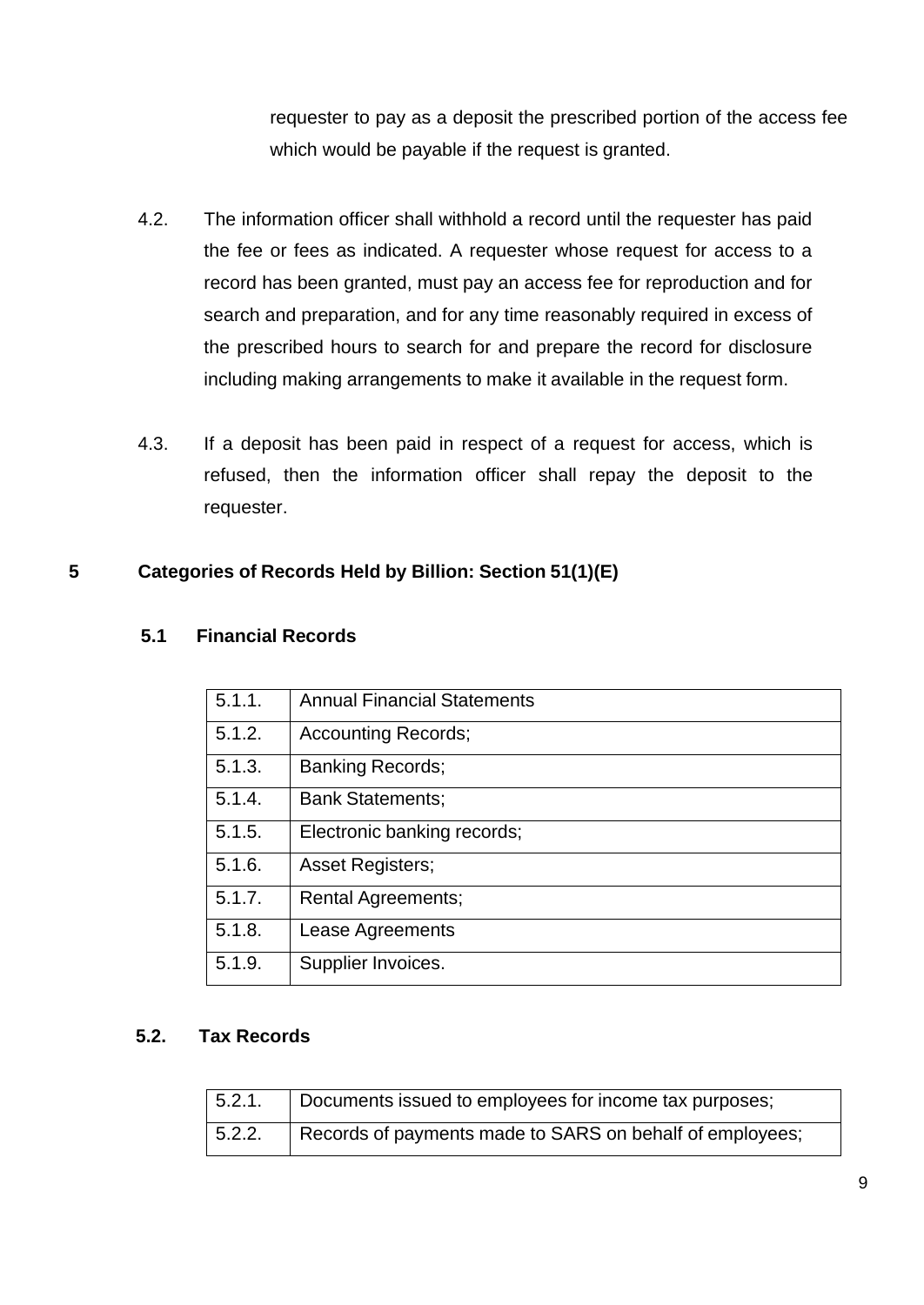| 5.2.3.      | All other statutory compliances: |
|-------------|----------------------------------|
| $5.2.3.1$ . | Tax returns;                     |
| 5.2.3.2.    | <b>Skills Development Levies</b> |
| 5.2.3.3.    | UIF                              |
| 5.2.3.4.    | <b>VAT</b>                       |
| 5.2.3.5.    | Workmen's Compensation.          |

#### **5.3. Personnel Documents and Records**

| 5.3.1. | <b>Employment contracts</b>              |
|--------|------------------------------------------|
| 5.3.2. | Disciplinary records                     |
| 5.3.3. | Salary records                           |
| 5.3.4. | Disciplinary codes and internal policies |
| 5.3.5. | Leave records                            |
| 5.3.6. | Training records                         |

### <span id="page-9-0"></span>**PART B: PROMOTION OF ACCESS TO INFORMATION**

#### <span id="page-9-1"></span>**6 Processing of Personal Information**

#### **6.1 Purpose of Processing**

- 6.1.1 Billion uses the Personal Information under its care in the following ways:
	- 6.1.1.1 Conducting its business including but not limited to entering into lease agreements and accounting to shareholders;
	- 6.1.1.2 Staff administration;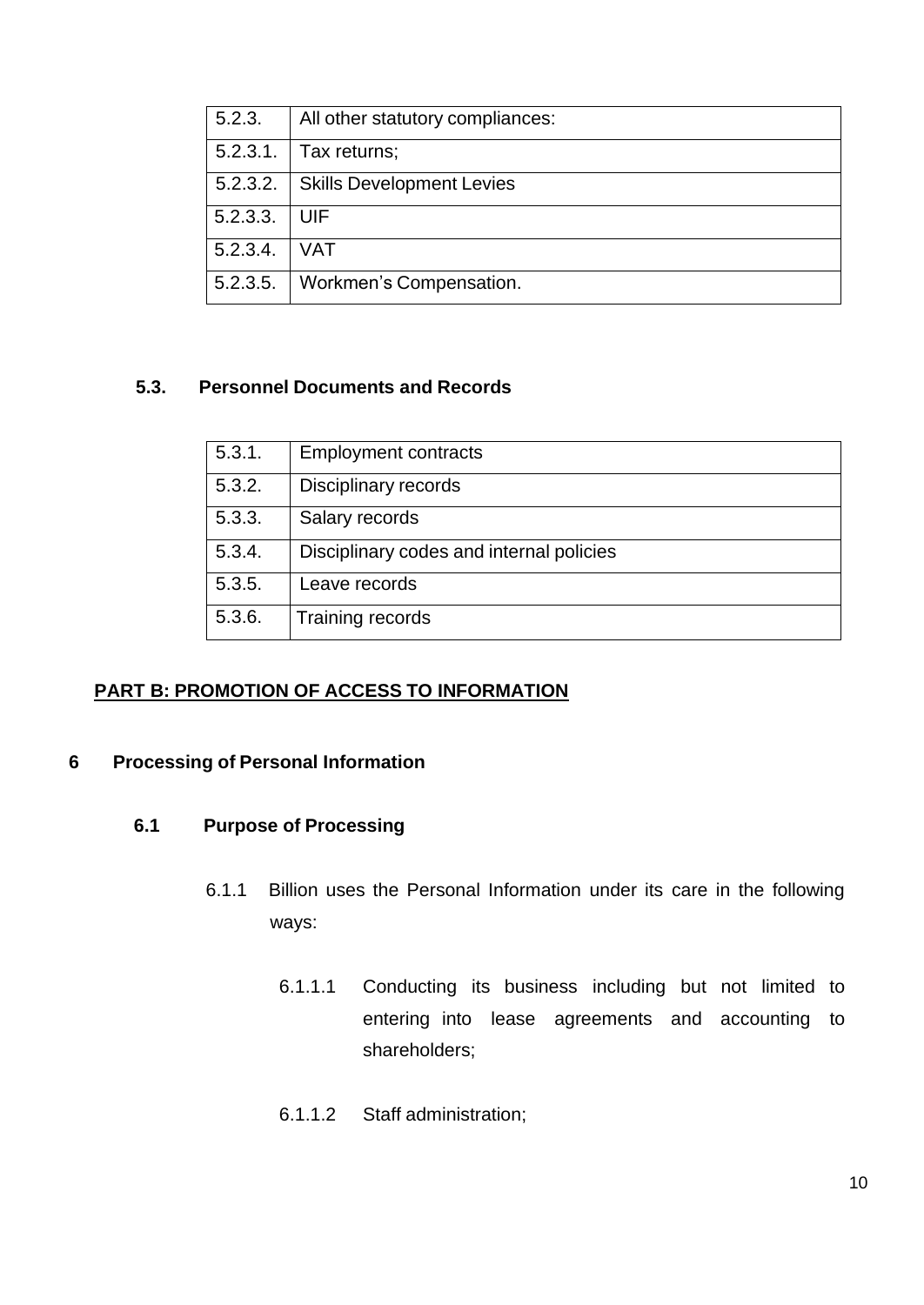- 6.1.1.3 Keeping of accounts and records; and
- 6.1.1.4 Complying with tax laws and other relevant legislation.

### **6.2 Categories of Data Subjects and their Personal Information**

6.2.1. Billion may possess the following records relating to directors, suppliers, contractors, service providers, staff and clients:

| <b>Entity Type</b>                     | <b>Personal Information Processed</b>              |
|----------------------------------------|----------------------------------------------------|
| <b>Natural Persons:</b>                | • Names and Surnames;                              |
| <b>Directors</b><br><b>Members etc</b> | • Identity Numbers and / or Passport Numbers;      |
|                                        | • Date of Birth;                                   |
|                                        | • Nationality;                                     |
|                                        | • Gender;                                          |
|                                        | • Contact Details;                                 |
|                                        | • Physical and Postal Addresses;                   |
|                                        | • Tax Related Information;                         |
|                                        | • Confidential Correspondence                      |
| <b>Advisors / Consultants</b>          | • Names of Contact persons;                        |
|                                        | • Name of Legal Entity and Registration<br>Number; |
|                                        | • Physical and Postal Address and Contact          |
|                                        | Details.                                           |
|                                        | • Financial Information;                           |
|                                        | • Founding documents;                              |
|                                        | · Tax related information;                         |
|                                        | • Authorised signatories,                          |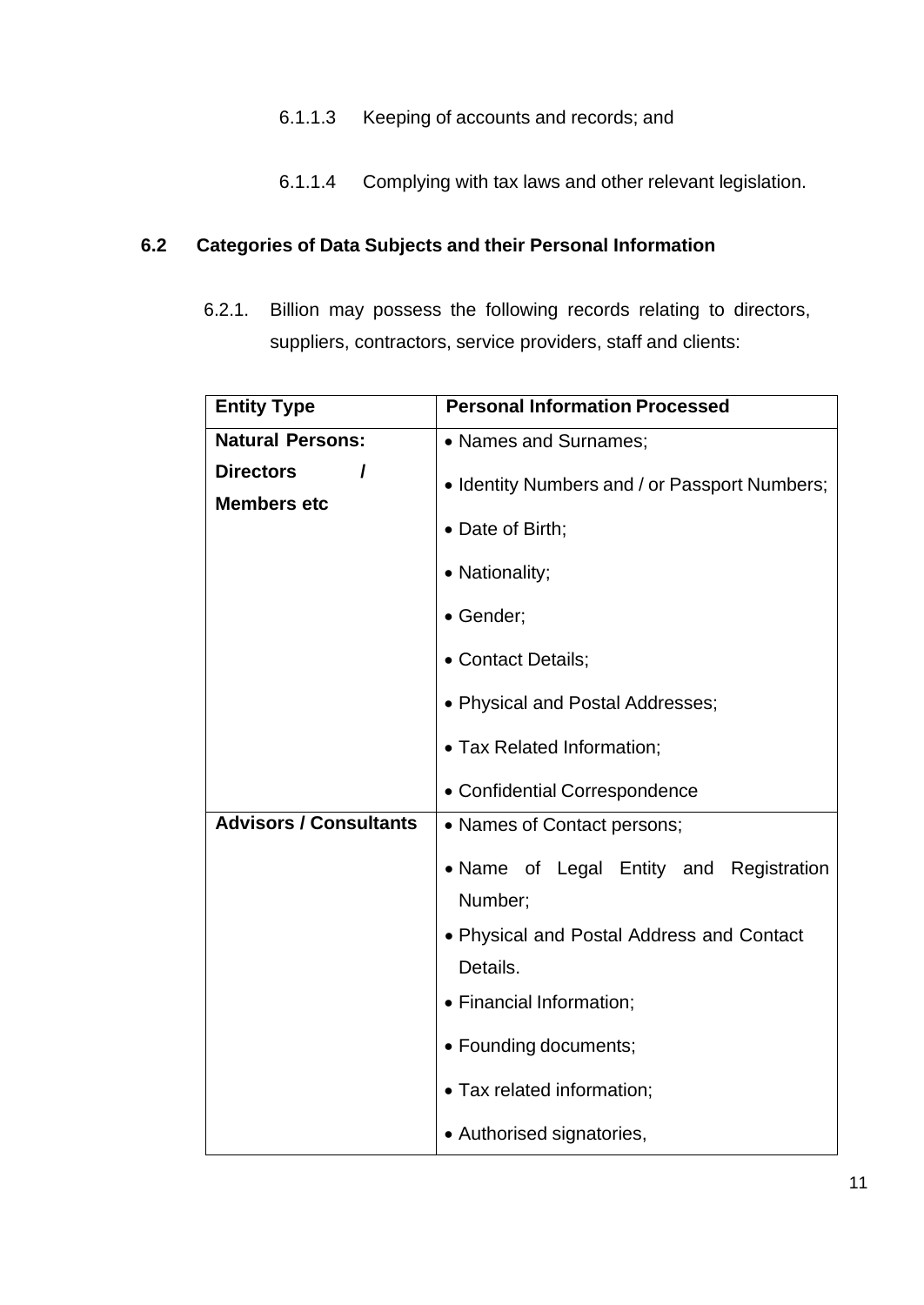|                              | • beneficiaries,              |
|------------------------------|-------------------------------|
|                              |                               |
|                              | • ultimate beneficial owners  |
| <b>Contracted Service</b>    | • Names of contact persons;   |
| <b>Providers</b>             | • Name of Legal Entity;       |
|                              | • Registration Number;        |
|                              | • Physical and Postal address |
|                              | • contact details;            |
|                              | • Financial information;      |
|                              | • Founding documents;         |
|                              | • Tax related information;    |
|                              | • Authorised signatories,     |
|                              | • Beneficiaries,              |
|                              | • Ultimate beneficial owners  |
| <b>Employees / Directors</b> | • Name and Surname            |
|                              | • ID number;                  |
|                              | • Gender,                     |
|                              | • Pregnancy;                  |
|                              | • Marital Status;             |
|                              | • Colour,                     |
|                              | $\bullet$ Age,                |
|                              | • Language,                   |
|                              | · Educational information;    |
|                              | • Financial Information;      |
|                              | • Employment History;         |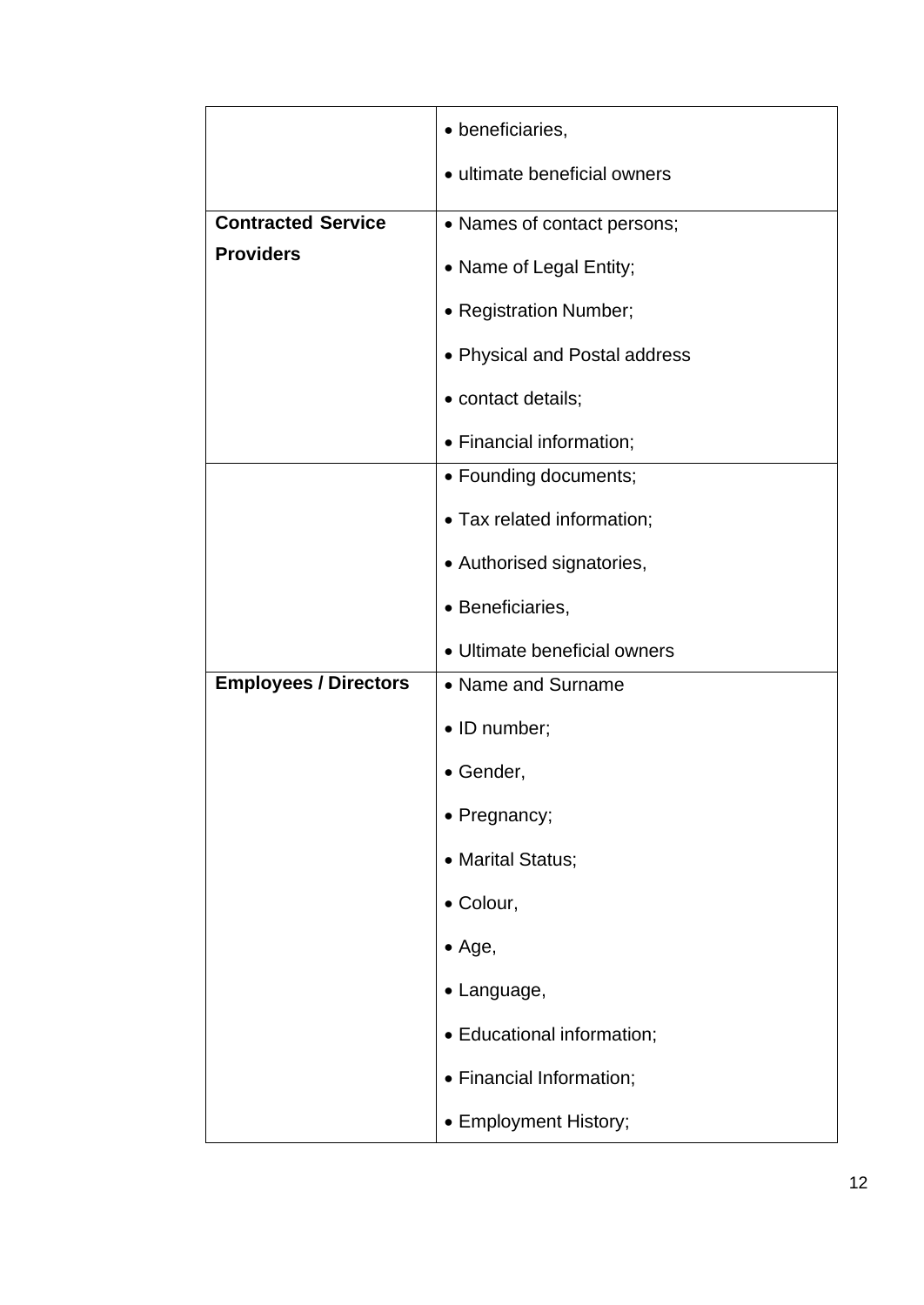| • Physical and Postal address;                                           |
|--------------------------------------------------------------------------|
| • Contact details;                                                       |
| • Opinions,                                                              |
| • Criminal behaviour criminal record;                                    |
| • Information pertaining to Employee Well-<br>being and medical records. |

- 6.3.1. Billion may supply the Personal Information to service providers who render the following services:
	- 6.3.1.1. Capturing and organising of data;
	- 6.3.1.2. Storing of data;
	- 6.3.1.3. Sending of emails and other correspondence to directors and shareholders;
	- 6.3.1.4. Conducting due diligence checks.
- 6.4. Actual or Planned Transborder Flows of Personal Information
	- 6.4.1. Billion has no planned Transborder Flows of Personal Information
- 6.5. General Description of Information Security Measures
	- 6.5.1. Billion employs up to date technology to ensure the confidentiality, integrity and availability of the Personal Informationunder its care. Measures include:
		- 6.5.1.1. Firewalls and virus protection software and update protocols;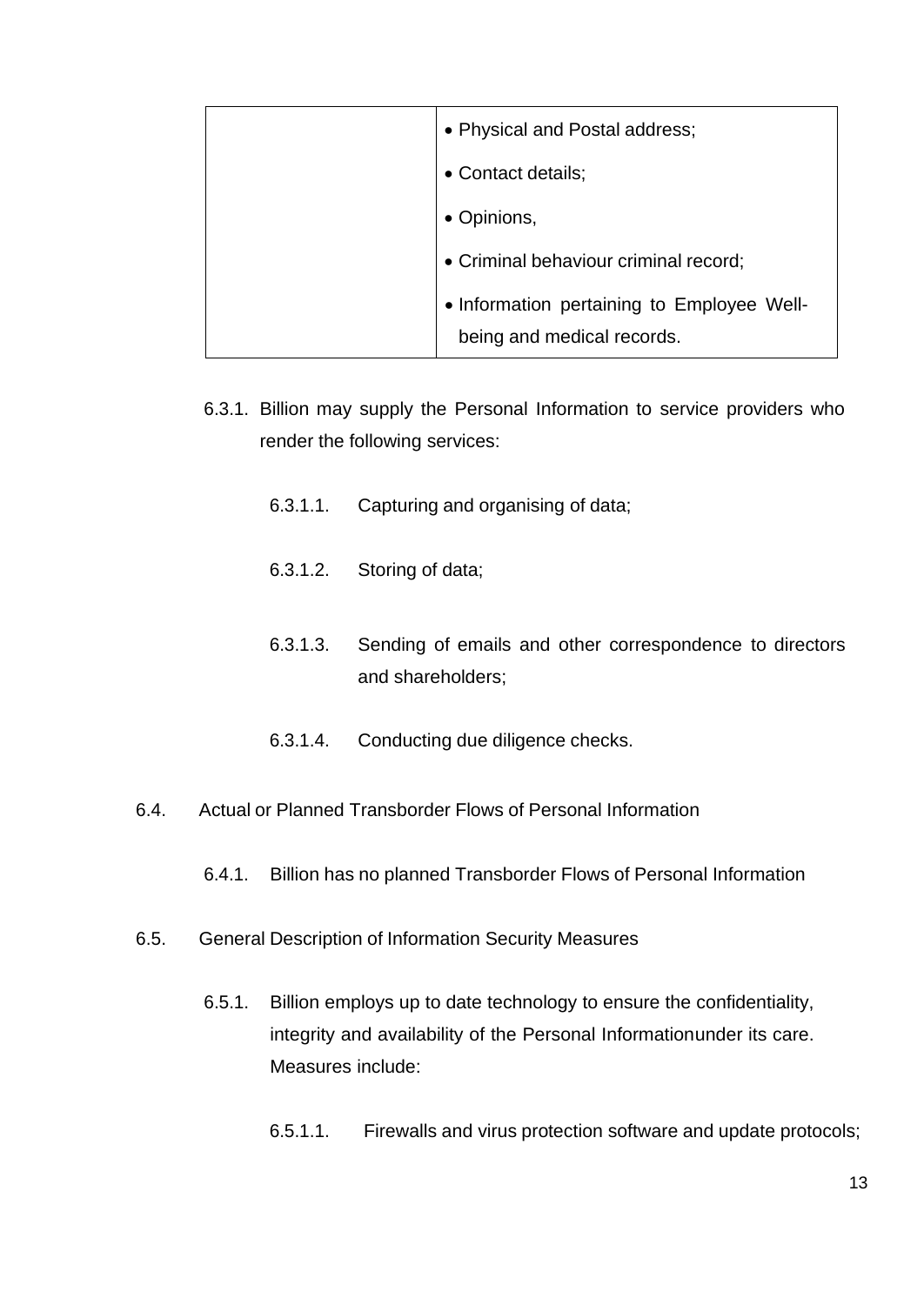- 6.5.1.2. Logical and physical access control;
- 6.5.1.3. Secure setup of hardware and software making up the ITinfrastructure; and
- 6.5.1.4. Outsourced Service Providers who process Personal Information on behalf of Billion that are contracted to implement security controls.

### <span id="page-13-0"></span>**7 Remedies Available If Request for Information Is Refused**

#### **7.1 Internal Remedies**

Billion does not have internal appeal procedures. As such, the decision made by the information officer pertaining to a request is final, and requestors will have to exercise such external remedies at their disposal ifa request is refused, and the requestor is not satisfied with the response provided by the information officer.

#### **7.2 External Remedies**

A requestor that is dissatisfied with the information officer's refusal to disclose information, may within 30 days of notification of the decision, apply to a court for relief. Likewise, a third party dissatisfied with the information officer's decision to grant a request for information, may within 30 days of notification of the decision, apply to a court for relief. For purposes of the Act, courts that have jurisdiction over these applications are the Constitutional Court, the High Court or another court of similar status.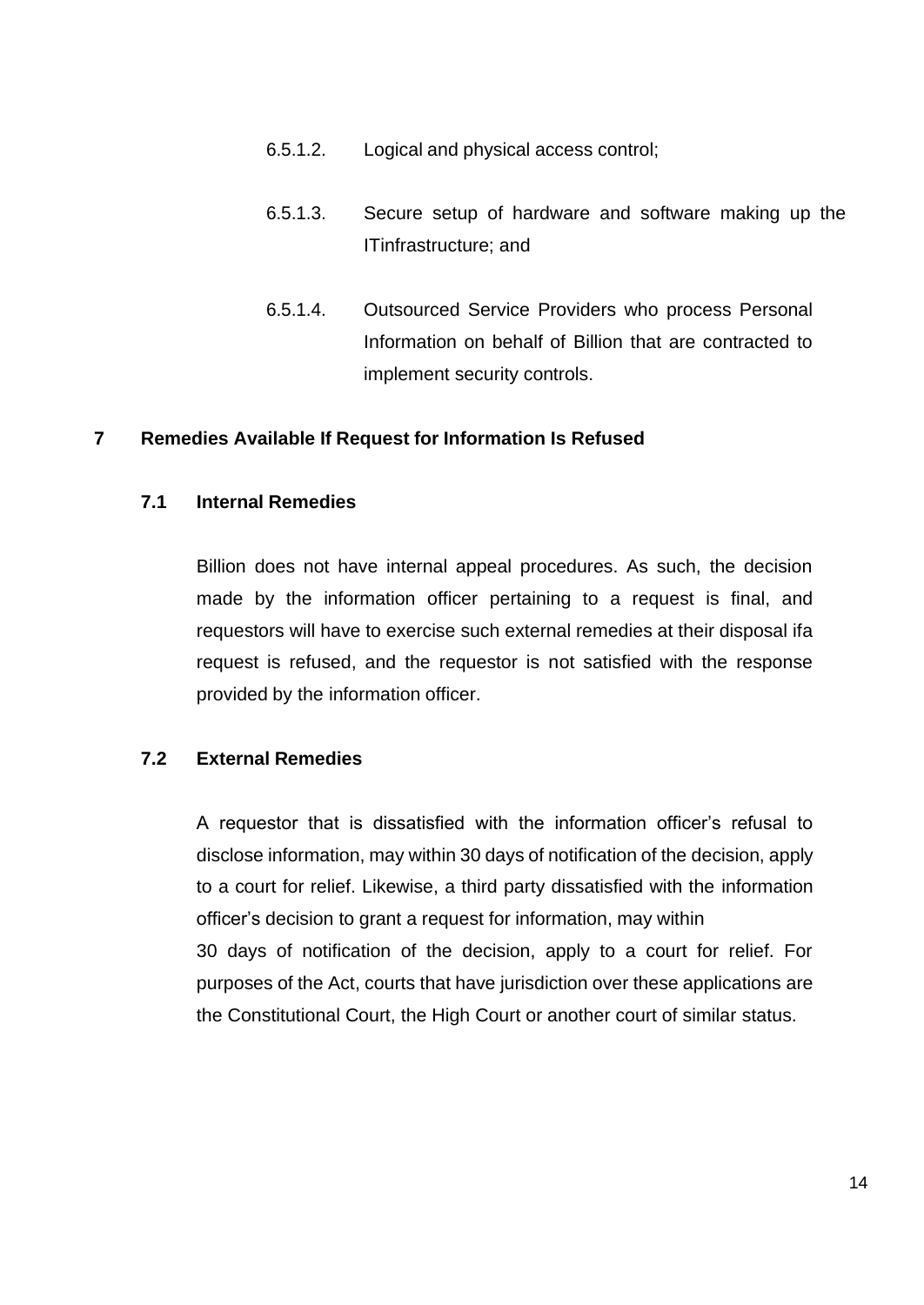# <span id="page-14-0"></span>**8 List of Applicable Legislation**

8.1. Records of the Billion and other legal entities in which Billion has a direct interest or an indirect controlling interest through its subsidiaries) may be kept by or on behalf of the Company in accordance with the following legislation (some of which legislation may not be applicable to Billion), as well as with other legislation that may apply to Billion and/orits subsidiaries from time to time:

| Basic Conditions of Employment Act 57 of 1997                                  |
|--------------------------------------------------------------------------------|
| Broad-based Black Economic Empowerment Act 53 of 2003                          |
| Collective Investment Schemes Control Act 45 of 2002                           |
| Companies Act 71 of 2008                                                       |
| Compensation for Occupational Injuries and Diseases Act 130 of 1993            |
| Copyright Act 98 of 1978                                                       |
| Currencies and Exchanges Act 9 of 1993                                         |
| Electronic Communications and Transactions Act 25 of 2002                      |
| <b>Employment Equity Act 55 of 1998</b>                                        |
| Financial Intelligence Centre Act 38 of 2001                                   |
| Income Tax Act 58 of 1962                                                      |
| Inspection of Financial Institutions Act 80 of 1998                            |
| Labour Relations Act 66 of 1995                                                |
| Occupational Health and Safety Act 85 of 1993                                  |
| Provision<br>Regulation of Interception of Communications and<br><sub>of</sub> |
| Communication-Related Information Act 70 of 2002                               |
| Prevention of Organised Crime Act 121 of 1998                                  |
| Prevention and Combating of Corrupt Activities Act 12 of 2004 Promotion of     |
| Access to Information Act 2 of 2000                                            |
| Protected Disclosures Act 26 of 2000                                           |
| Protection of Constitutional Democracy against Terrorist and Related           |
| Activities Act 33 of 2004                                                      |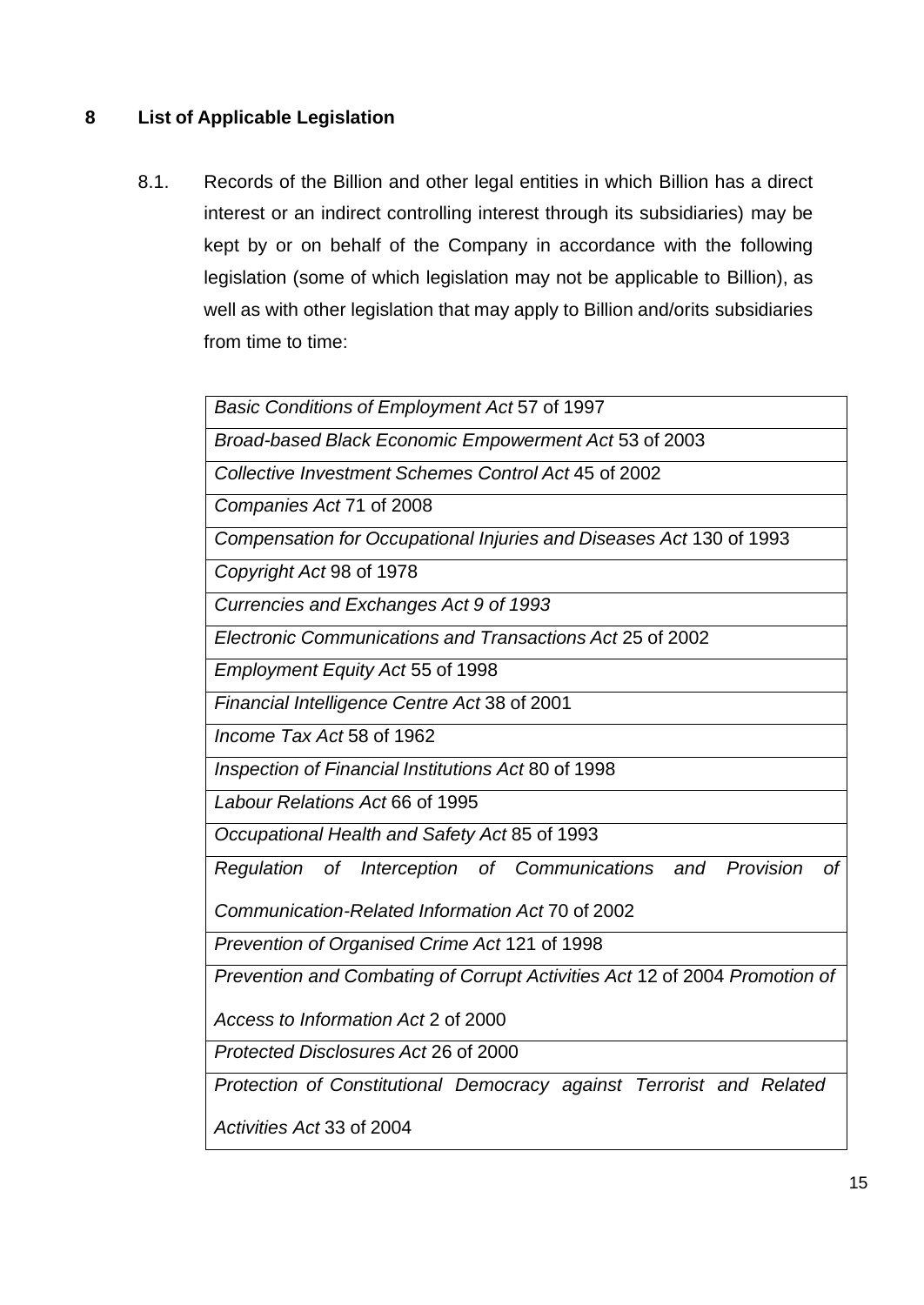| Securities Transfer Tax Act 25 of 2007                |
|-------------------------------------------------------|
| Securities Transfer Tax Administration Act 26 of 2007 |
| Trademarks Act 194 of 1993                            |
| Unemployment Insurance Act 30 of 1966                 |
| Unemployment Insurance Contributions Act 4 of 2002    |
| Value Added Tax Act 89 of 1991                        |

### <span id="page-15-0"></span>**9 Availability of The Manual**

9.1. The manual is available for inspection, on reasonable prior notice, at the office of Billion free of charge.

# <span id="page-15-1"></span>**10 Approval**

**SIGNED ON BEHALF OF THE COMPANY ON THIS\_\_\_\_\_DAY\_\_\_\_\_\_\_\_\_\_\_\_ 20\_\_\_\_**

Designation:\_\_\_\_\_\_\_\_\_\_\_\_\_\_\_\_\_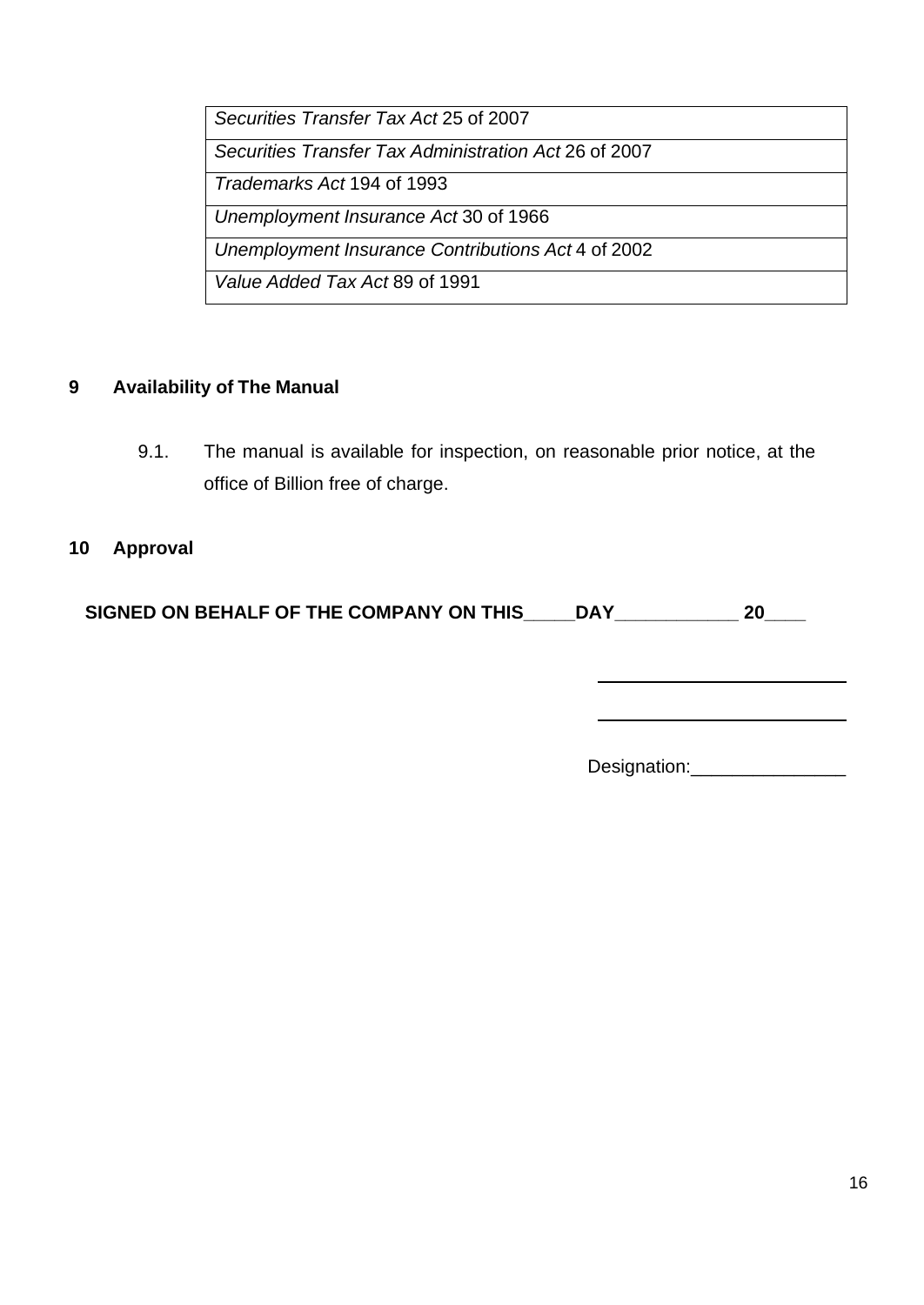# <span id="page-16-0"></span>**APPENDIX 1: REQUEST FOR ACCESS TO RECORD OF PRIVATE BODY**

(Section 53(1) of the *Promotion of Access to Information Act*, 2000 (Act No. 2 of 2000)

#### **A. Particulars of private body**

The Head:

### **BILLION GROUP (PTY) LTD**

### **B. Particulars of person requesting access to the record**

| (a) | The particulars of the person who requests access to the record must be given below.         |
|-----|----------------------------------------------------------------------------------------------|
| (b) | The address and/or fax number in the Republic to which the information is to be sent must be |
|     | aiven.                                                                                       |
| (c) | Proof of the capacity in which the request is made, if applicable, must be attached.         |

Full names and surname: Department of the surface of the surface of the surface of the surface of the surface of the surface of the surface of the surface of the surface of the surface of the surface of the surface of the

| Identity number: |
|------------------|
|------------------|

Postal address:

Code:

Telephone number: We are a series of the series of the series of the series of the series of the series of the series of the series of the series of the series of the series of the series of the series of the series of the

E -mail address:\_ \_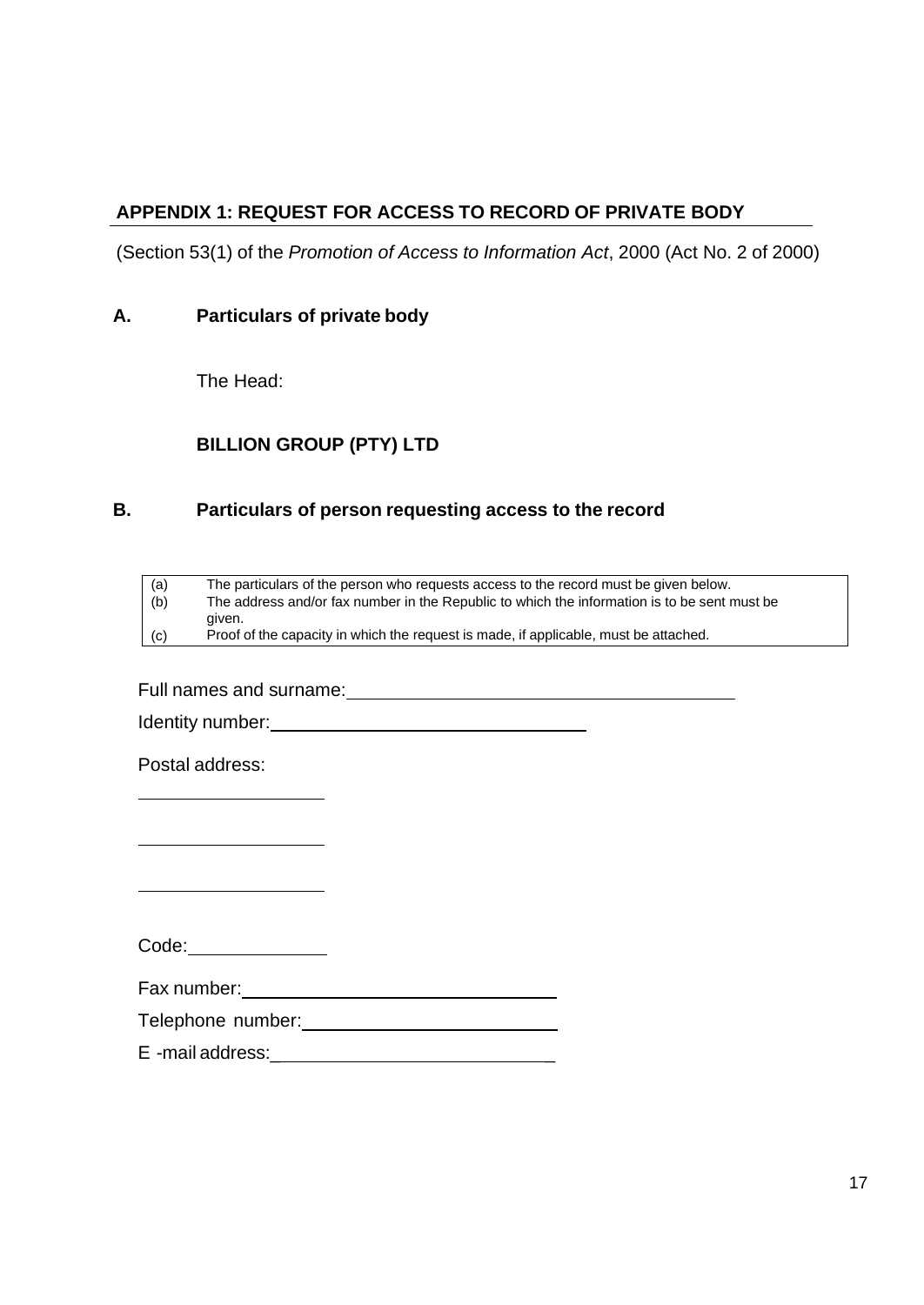Capacity in which request is made, when made on behalf of another person:

### **C. Particulars of person on whose behalf request is made**

This section must be completed *ONLY if* a request *for information is* made on behalf of *another* person.

Full names and

surname:

Identity number:

### **D. Particulars of record**

(a) Provide full particulars of the record to which access is requested, including the reference number if that is known to you, to enable the record to be located.

\_\_\_\_\_\_\_\_\_\_\_\_\_\_\_\_\_\_\_\_\_\_\_\_\_\_\_\_\_\_\_\_\_\_\_\_\_\_\_\_\_\_\_\_\_\_\_\_\_\_\_\_\_\_\_\_\_\_\_\_\_\_\_\_\_\_\_\_\_\_

\_\_\_\_\_\_\_\_\_\_\_\_\_\_\_\_\_\_\_\_\_\_\_\_\_\_\_\_\_\_\_\_\_\_\_\_\_\_\_\_\_\_\_\_\_\_\_\_\_\_\_\_\_\_\_\_\_\_\_\_\_\_\_\_\_\_\_\_\_\_

\_\_\_\_\_\_\_\_\_\_\_\_\_\_\_\_\_\_\_\_\_\_\_\_\_\_\_\_\_\_\_\_\_\_\_\_\_\_\_\_\_\_\_\_\_\_\_\_\_\_\_\_\_\_\_\_\_\_\_\_\_\_\_\_\_\_\_\_\_\_

\_\_\_\_\_\_\_\_\_\_\_\_\_\_\_\_\_\_\_\_\_\_\_\_\_\_\_\_\_\_\_\_\_\_\_\_\_\_\_\_\_\_\_\_\_\_\_\_\_\_\_\_\_\_\_\_\_\_\_\_\_\_\_\_\_\_\_\_\_\_

\_\_\_\_\_\_\_\_\_\_\_\_\_\_\_\_\_\_\_\_\_\_\_\_\_\_\_\_\_\_\_\_\_\_\_\_\_\_\_\_\_\_\_\_\_\_\_\_\_\_\_\_\_\_\_\_\_\_\_\_\_\_\_\_\_\_\_\_\_\_

\_\_\_\_\_\_\_\_\_\_\_\_\_\_\_\_\_\_\_\_\_\_\_\_\_\_\_\_\_\_\_\_\_\_\_\_\_\_\_\_\_\_\_\_\_\_\_\_\_\_\_\_\_\_\_\_\_\_\_\_\_\_\_\_\_\_\_\_\_\_

- (b) If the provided space is inadequate, please continue on a separate folio and attach it to this form. The requester must sign all the additional folios.
- 1 Description of record or relevant part of the record:

### 2 Reference number, if available: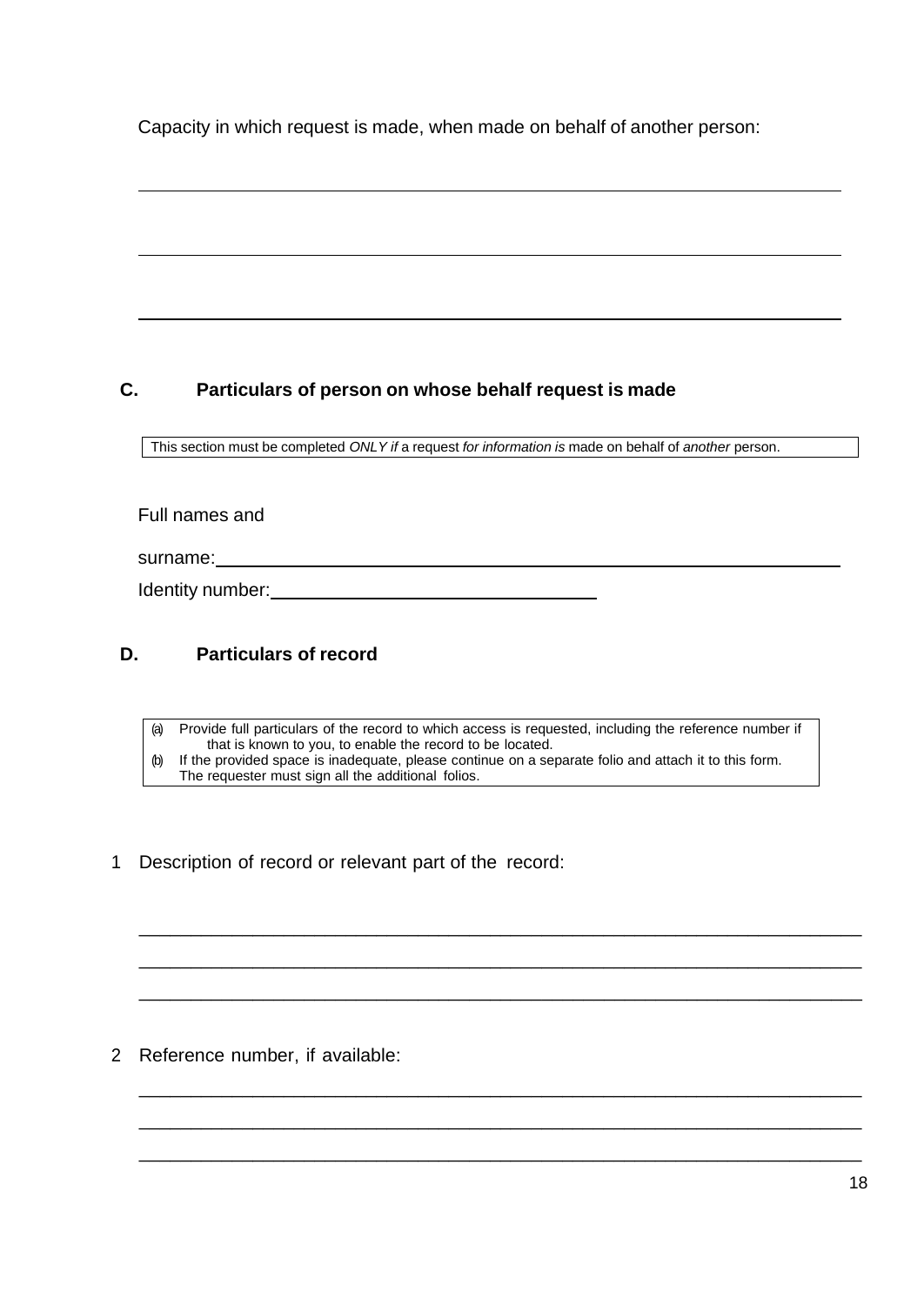#### 3 Any further particulars of record:

\_\_\_\_\_\_\_\_\_\_\_\_\_\_\_\_\_\_\_\_\_\_\_\_\_\_\_\_\_\_\_\_\_\_\_\_\_\_\_\_\_\_\_\_\_\_\_\_\_\_\_\_\_\_\_\_\_\_\_\_\_\_\_\_\_\_\_\_\_\_ \_\_\_\_\_\_\_\_\_\_\_\_\_\_\_\_\_\_\_\_\_\_\_\_\_\_\_\_\_\_\_\_\_\_\_\_\_\_\_\_\_\_\_\_\_\_\_\_\_\_\_\_\_\_\_\_\_\_\_\_\_\_\_\_\_\_\_\_\_\_ \_\_\_\_\_\_\_\_\_\_\_\_\_\_\_\_\_\_\_\_\_\_\_\_\_\_\_\_\_\_\_\_\_\_\_\_\_\_\_\_\_\_\_\_\_\_\_\_\_\_\_\_\_\_\_\_\_\_\_\_\_\_\_\_\_\_\_\_\_\_ **E. Fees**

| (a) | A request for access to a record, other than a record containing personal information about yourself, |
|-----|-------------------------------------------------------------------------------------------------------|
|     | will be processed only after a request fee has been paid.                                             |
| (b) | You will be notified of the amount required to be paid as the request fee.                            |
| (c) | The fee payable for access to a record depends on the form in which access is required and the        |
|     | reasonable time required to search for and prepare a record.                                          |
| (d) | If you qualify for exemption of the payment of any fee, please state the reason for exemption.        |

| Reason | tor | exemption | trom | payment | O1 |
|--------|-----|-----------|------|---------|----|
| fees:  |     |           |      |         |    |

# **F. Form of access to record**

If you are prevented by a disability to read, view or listen to the record in the form of access provided for in 1 to 4 hereunder, state your disability and indicate in which form the record is required.

| Disability:                       | Form in which record is |
|-----------------------------------|-------------------------|
|                                   | required                |
| Form in which record is required: |                         |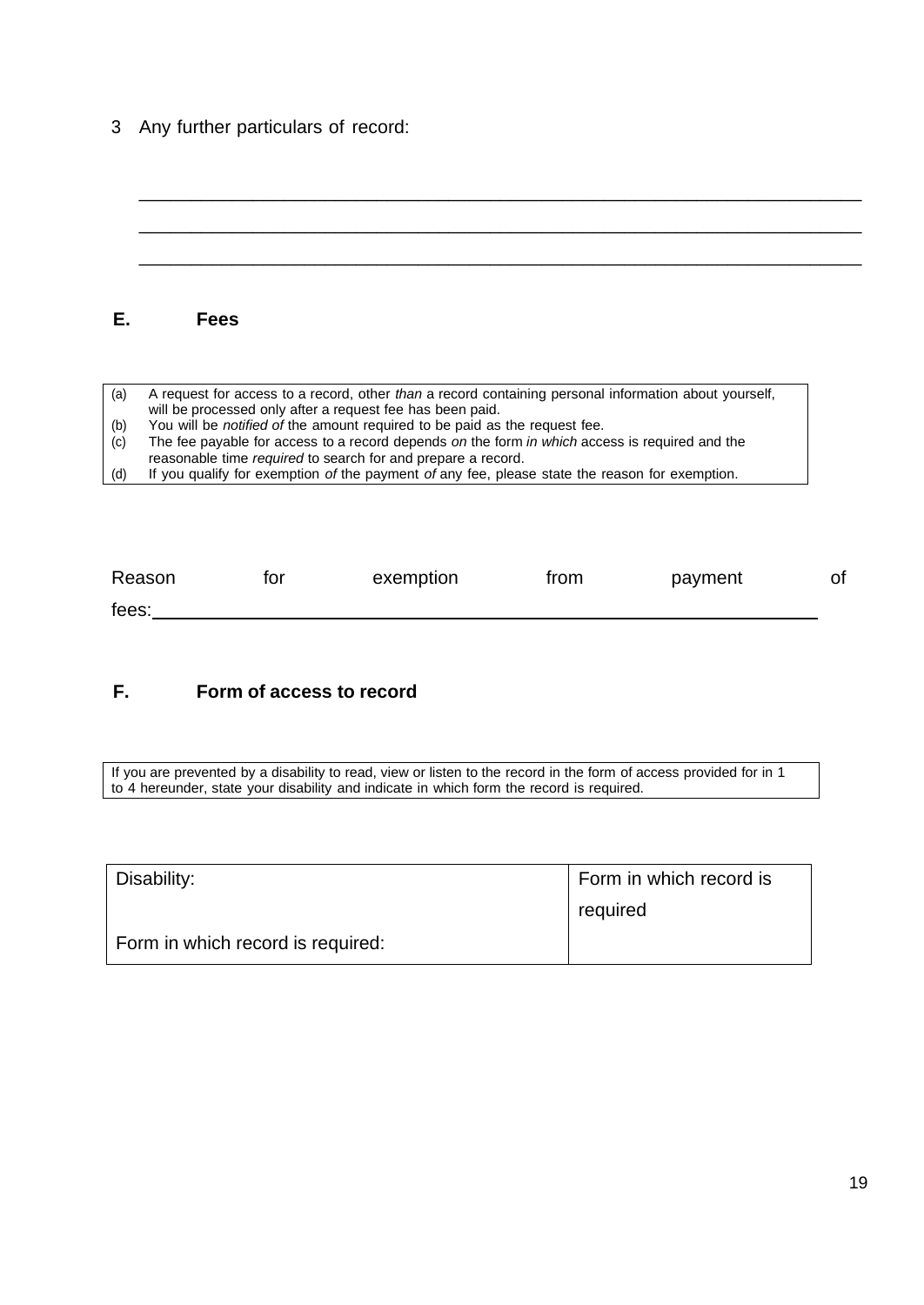Mark the appropriate box with an X.

# **NOTES:**

- (a) Compliance with your request in the specified form may depend on the form in which the record is available.
- (b) Access in the form requested may be refused in certain circumstances. In such a case you will be informed if access will be granted in another form.
- (c) The fee payable for access for the record, if any, will be determined partly by the form in which access is requested.

| 1. If the record is in written or printed form:                                    |                                                                                 |                                       |  |
|------------------------------------------------------------------------------------|---------------------------------------------------------------------------------|---------------------------------------|--|
| copy of record*                                                                    | inspection of record                                                            |                                       |  |
| 2. If record consists of visual images                                             |                                                                                 |                                       |  |
|                                                                                    | this includes photographs, slides, video recordings, computer-generated images, |                                       |  |
| etc)                                                                               |                                                                                 |                                       |  |
| view the images                                                                    | copy of the images"                                                             | transcription of the                  |  |
|                                                                                    |                                                                                 | images*                               |  |
| 3. If record consists of recorded words or information which can be                |                                                                                 |                                       |  |
| reproduced in sound:                                                               |                                                                                 |                                       |  |
| listen<br>the<br>to                                                                | of<br>transcription                                                             |                                       |  |
| soundtrack audio                                                                   | soundtrack* written or                                                          |                                       |  |
| cassette                                                                           | printed document                                                                |                                       |  |
| 4. If record is held on computer or in an electronic or machine-readable form:     |                                                                                 |                                       |  |
|                                                                                    | printed<br>οf<br>copy                                                           | in<br>computer<br>copy                |  |
| printed<br>copy<br>of                                                              | information derived                                                             | readable form <sup>*</sup> (stiffy or |  |
| record*                                                                            | from the record"                                                                | compact disc)                         |  |
| 'If you requested a copy or transcription of a record (above), do                  |                                                                                 |                                       |  |
| <b>YES</b><br><b>NO</b><br>you wish the copy or transcription to be posted to you? |                                                                                 |                                       |  |
| Postage is payable.                                                                |                                                                                 |                                       |  |